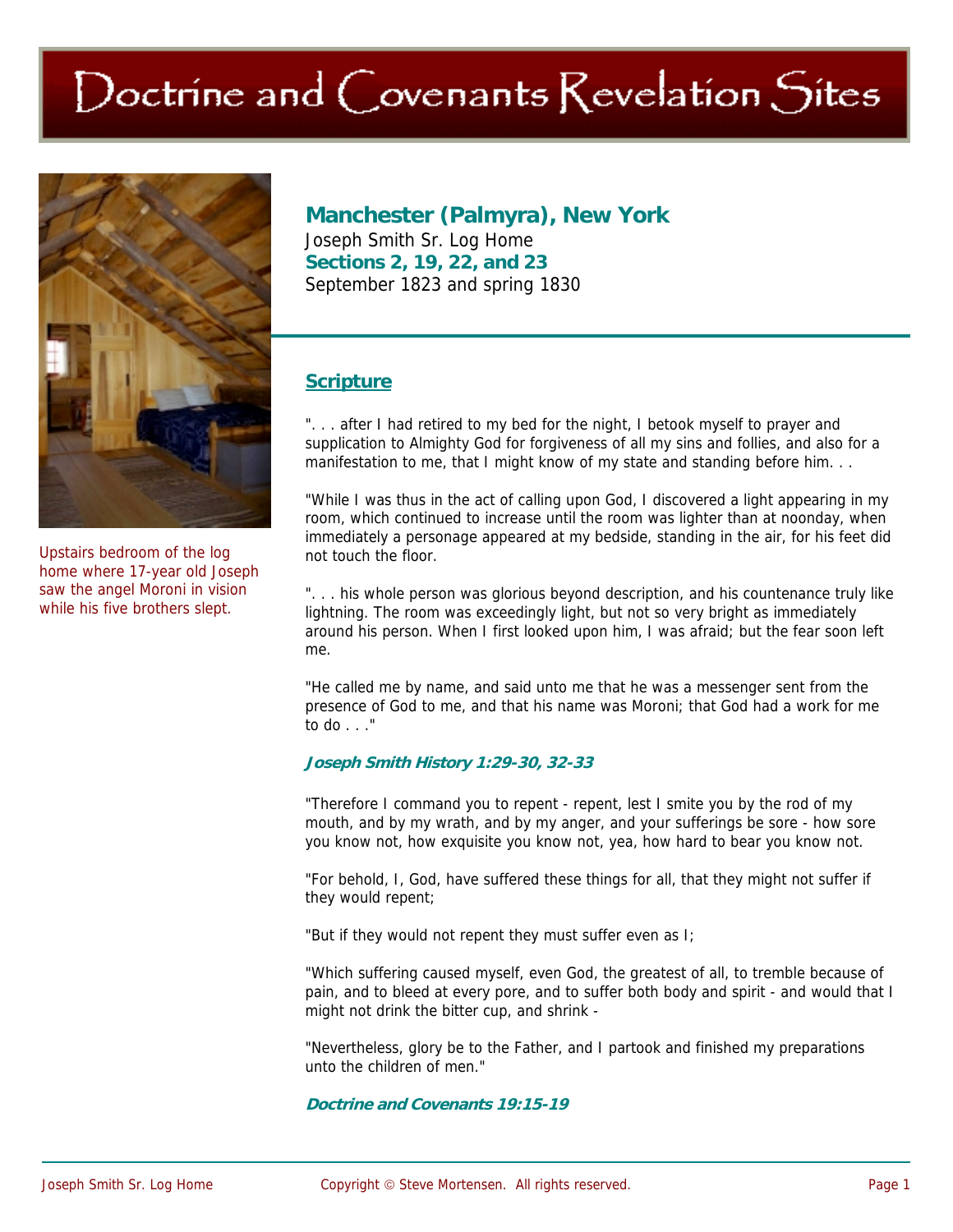

Reconstructed log home of Joseph Smith Sr., adjacent to the Sacred Grove.

# **Key Events**

- The Smith family moved to this 100-acre farm in 1818, and built a log home where the reconstruction now stands.
- In September 1823, the Angel Moroni visited 17-year old Joseph, and told him about an ancient record written by prophets that was buried in a hill several miles south of his home. The next day, Joseph visited the site and first saw the ancient record, which was engraved upon metal plates having the appearance of gold.
- The Smith family built a new frame home on this property, and moved into it in 1825.
- The Angel Moroni visited young Joseph each year from 1823 to 1827, preparing him to receive and translate the ancient record.
- In September 1827, Joseph received the ancient record from the Angel Moroni, for the purposes of translating it into the English language by the gift and power of God.
- The translation of the ancient record was done in Harmony, Pennsylvania and Fayette, New York. The translation was published in Palmyra, New York in 1830, as the Book of Mormon.
- Four revelations now included in the Doctrine and Covenants were received here.